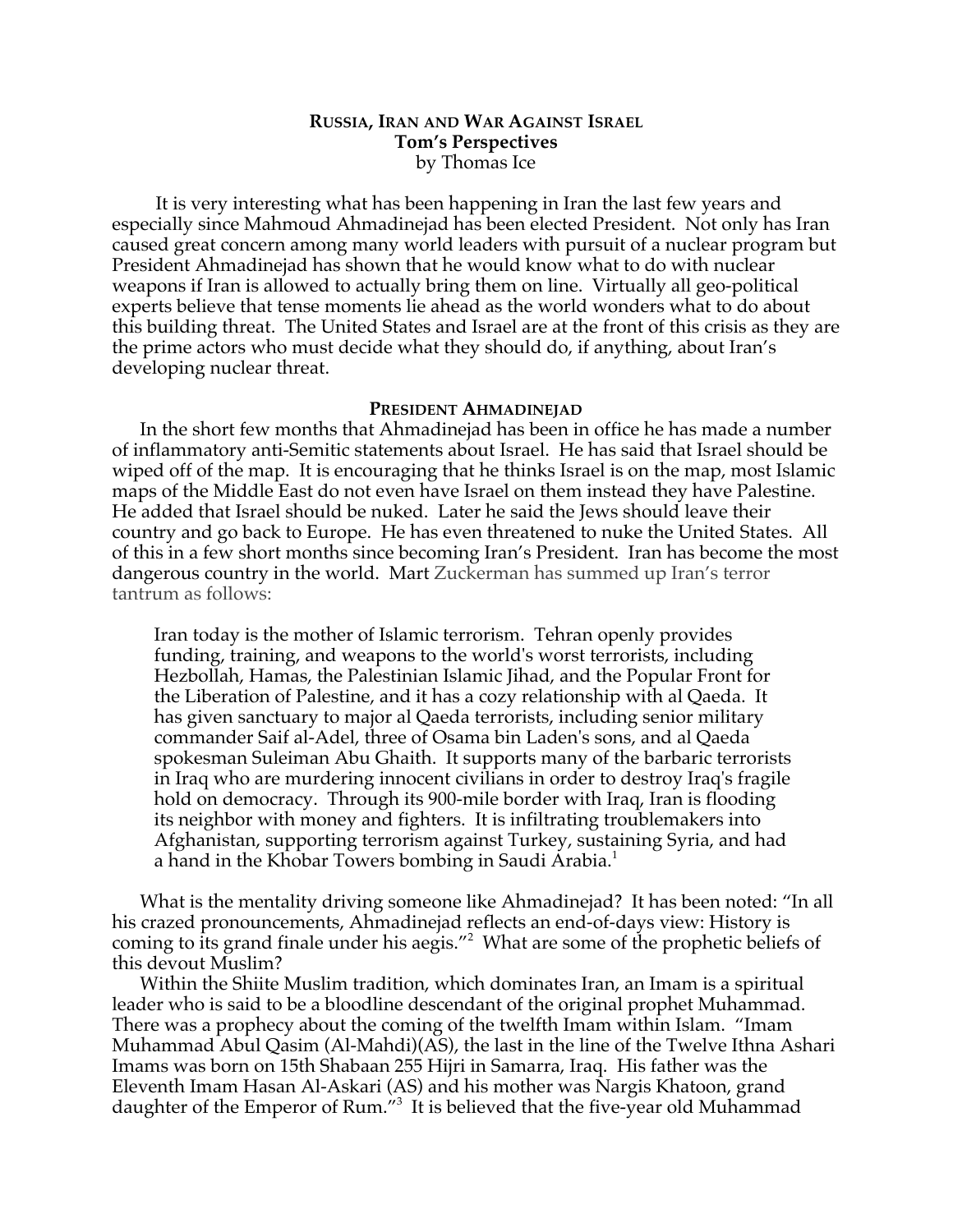disappeared in A.D. 878 in the cave of the great mosque at Samarra without leaving progeny and that he will return near the end of the world.

The Hidden Imam, . . . appear to the world of humanity. This return is the most significant event in the future for the Shiite faithful and has thunderous eschatological consequences. This return will occur shortly before the Final Judgment and the end of history. Imam Mahdi will return at the head of the forces of righteousness and do battle with the forces of evil in one, final, apocalyptic battle. When evil has been defeated once and for all, the Imam Mahdi will rule the world for several years under a perfect government and bring about a perfect spirituality among the peoples of the world. After the Imam Mahdi has reigned for several years, Jesus Christ will return . . .

Twelver Shiism is, then, a deeply eschatological religion. Important to understanding Shia religious belief is the understanding that the end of time will be preceded by an era of perfect justice and spirituality. The world, for the Shiite, is a deeply immoral, degenerate, and corrupt place; these are the necessary preludes to the appearance of Imam Mahdi. Like Christianity, Shiism is also a deeply prophetic religion. Like Christian belief, the end of time and the appearance of the Mahdi will be preceded by a number of events foretold in prophecy. The Shiite, then, like many Christians, lives in a world full of signs of the impending concluding chapters of history. This is vitally important in understanding Shia culture and political theory. Most of Iranian history can only be understood in relationship to the Doctrine of Return and the prophecies associated with it. For instance, during the Iranian Revolution, several Iranians believed that Ayatullah Ruhollah Khumayni, the spiritual and theoretical head of the Revolution, was the Hidden Imam returned to the world of humanity. While Khumayni never admitted this, he never denied it either. In many ways, the Revolutionaries believed that they were engineering or inaugurating the beginning of the reign of justice in the world, just as the radical Protestant English who settled America believed that they were inaugurating the one thousand year rule of saints that would precede the end of the world. Contemporary Iranian politics can in no way be divorced from the fundamental religious tenets of Shia Islam.<sup>4</sup>

It is important to know that Ahmadinejad believes deeply in the prophetic outline of the twelfth Imam and believes that he is to do what he can to help bring about its fulfillment. This is why he spoke of the twelfth Imam in his United Nations speech. Ahmadinejad believes that the twelfth Imam will only return at a time when the world is in chaos, which accounts for why he appears to be fearless as he leads Iran toward the goal of obtaining nuclear weapons.

### **RUSSIA AND IRAN**

Mart Zuckerman, editor *of U. S. News & World Report* has said, "Russian President Vladimir Putin, in an interview several years ago, criticized America's decision to go to war against Iraq and told me, "The real threat is Iran." He was right. But Russia has become part of the problem, not the solution."5 It is no secret that Russia has played a role of enabler to Iran, which has risen to the top of the list of rogue states that threaten to bring great destabilization to the current world order. "And Russia has made the threat more real. It sold the nuclear power plant at Bushehr to Iran and contracted to